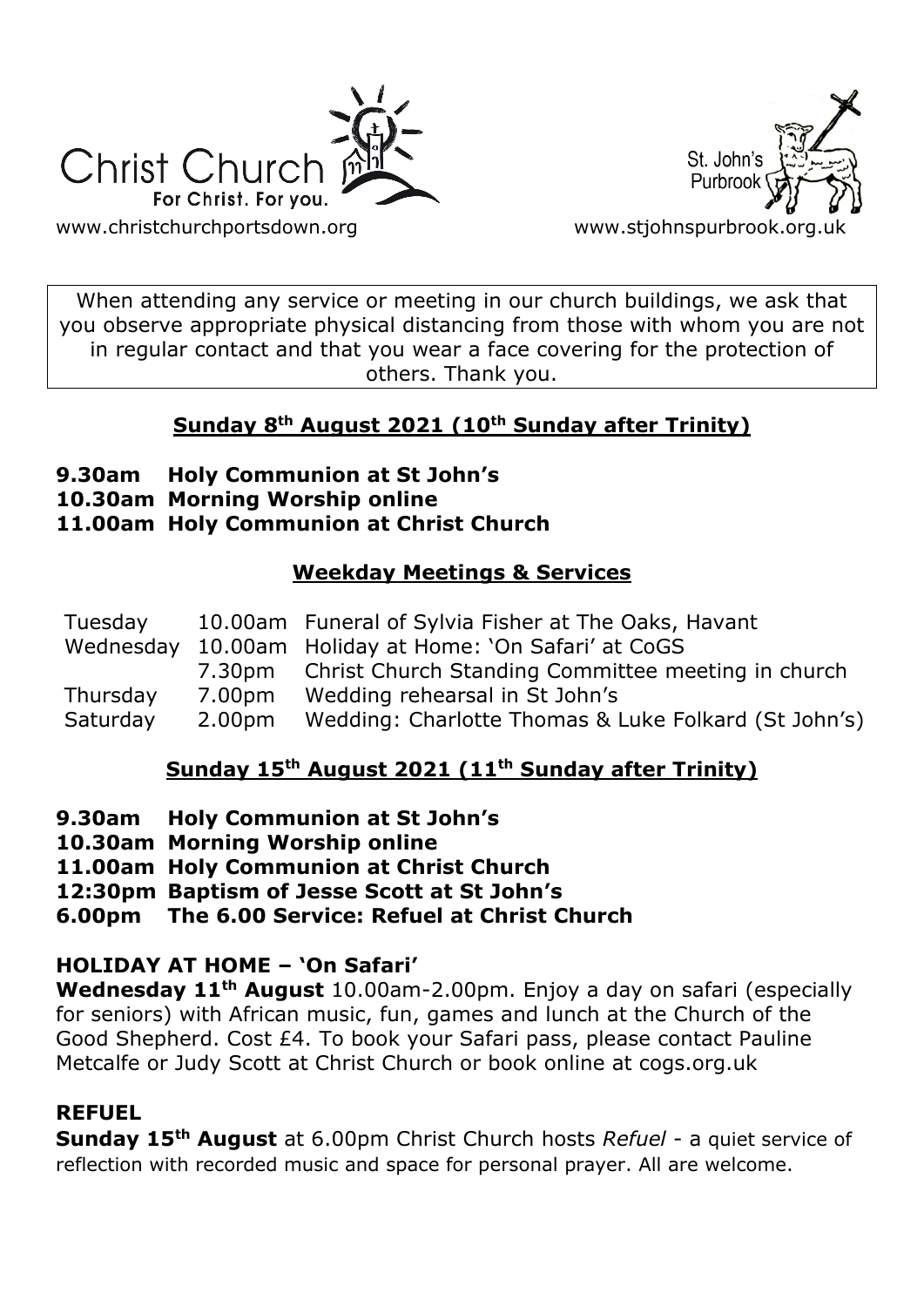### **MISSION OF THE MONTH – AUGUST**

The Mission of the month for August is Bible Society.

### **PARISH ADMINISTRATOR**

We would like to appoint a volunteer administrator (unpaid) to work in the parish office at Christ Church for around 3hrs/week, to cover some core tasks such as producing, distributing and printing this notice sheet and administration relating to weddings and baptisms. Please contact Revd Andy for further information.

#### **RUSTY CUTTERS**

Can you wield a strimmer? The volunteer workforce who care for the churchyard at Christ Church are looking for more help. Speak to Peter Clark or Revd Andy for details.

|                     | <b>CONTACTS</b>                            |
|---------------------|--------------------------------------------|
| <b>Vicar</b>        | <b>Revd Andy Wilson</b> (day off Monday)   |
|                     | vicar@christchurchportsdown.org            |
|                     | purbrookvicar@gmail.com                    |
| <b>Curate</b>       | <b>Revd Matt Grove</b> (day off Saturday)  |
|                     | matt.grove@christchurchportsdown.org       |
| Churchwarden        | <b>Stephen Anderson</b>                    |
| <b>CCP</b>          | stephen.anderson@christchurchportsdown.org |
| <b>Churchwarden</b> | <b>Karina Golledge</b>                     |
| <b>CCP</b>          | thegolledges@btinternet.com                |
| <b>Churchwarden</b> | <b>Bill Jeffery</b>                        |
| <b>SJP</b>          | purbrookchurch@qmail.com                   |
| <b>Hall Manager</b> | Jacqui Wilson                              |
| <b>CCP</b>          | hall.manager@christchurchportsdown.org     |
| Website             | <b>Matt Doe</b>                            |
|                     | webmaster@christchurchportsdown.org        |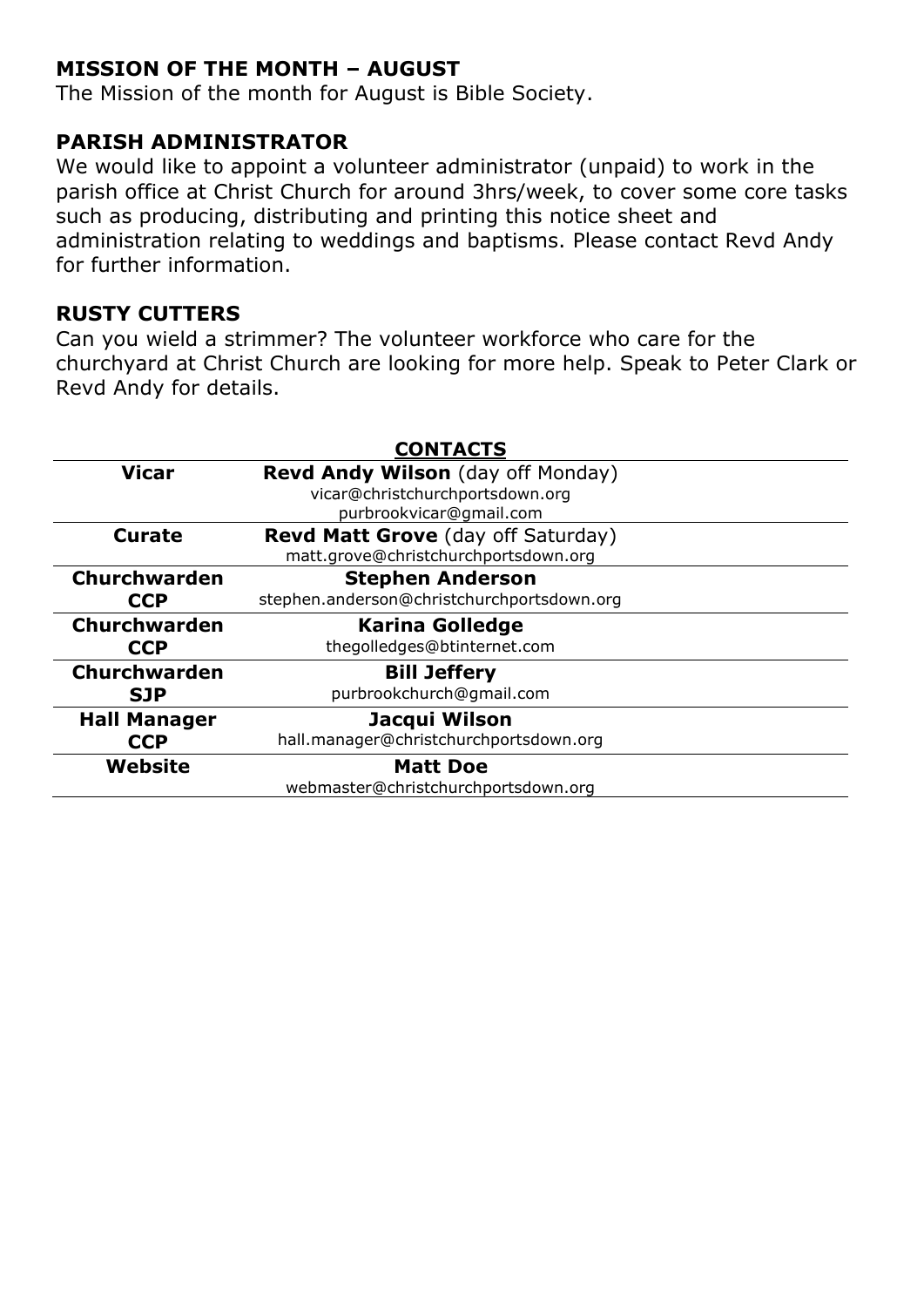# **Sunday 8 August 2021**

10th Sunday after Trinity

# **Collect**

Lord of heaven and earth, as Jesus taught his disciples to be persistent in prayer, give us patience and courage never to lose hope, but always to bring our prayers before you; through Jesus Christ our Lord. *Amen.*

# **1 Kings 19:4–8**

<sup>4</sup> But he himself went a day's journey into the wilderness, and came and sat down under a solitary broom tree. He asked that he might die: 'It is enough; now, O Lord, take away my life, for I am no better than my ancestors.'  $5$  Then he lay down under the broom tree and fell asleep. Suddenly an angel touched him and said to him, 'Get up and eat.' <sup>6</sup> He looked, and there at his head was a cake baked on hot stones, and a jar of water. He ate and drank, and lay down again.  $<sup>7</sup>$  The angel of the Lord</sup> came a second time, touched him, and said, 'Get up and eat, otherwise the journey will be too much for you.'  $8$  He got up, and ate and drank; then he went in the strength of that food for forty days and forty nights to Horeb the mount of God.

*This is the word of the Lord. Thanks be to God.*

# **Psalm 34:1–8**

 $1$  I will bless the Lord at all times; his praise shall ever be in my mouth.  $2$  My soul shall glory in the Lord; let the humble hear and be glad.  $3$  O magnify the Lord with me; let us exalt his name together. <sup>4</sup> I sought the Lord and he answered me and delivered me from all my fears. <sup>5</sup> Look upon him and be radiant and your faces shall not be ashamed. <sup>6</sup> This poor soul cried, and the Lord heard me and saved me from all my troubles.  $<sup>7</sup>$  The angel of the Lord encamps around those who fear him and</sup> delivers them.  $80$  taste and see that the Lord is gracious; blessed is the one who trusts in him.

# **Ephesians 4:25—5:2**

 $25$  So then, putting away falsehood, let all of us speak the truth to our neighbours, for we are members of one another.  $26$  Be angry but do not sin; do not let the sun go down on your anger,  $27$  and do not make room for the devil. <sup>28</sup> Thieves must give up stealing; rather let them labour and work honestly with their own hands, so as to have something to share with the needy.  $29$  Let no evil talk come out of your mouths, but only what is useful for building up, as there is need, so that your words may give grace to those who hear. <sup>30</sup> And do not grieve the Holy Spirit of God, with which you were marked with a seal for the day of redemption.  $31$  Put